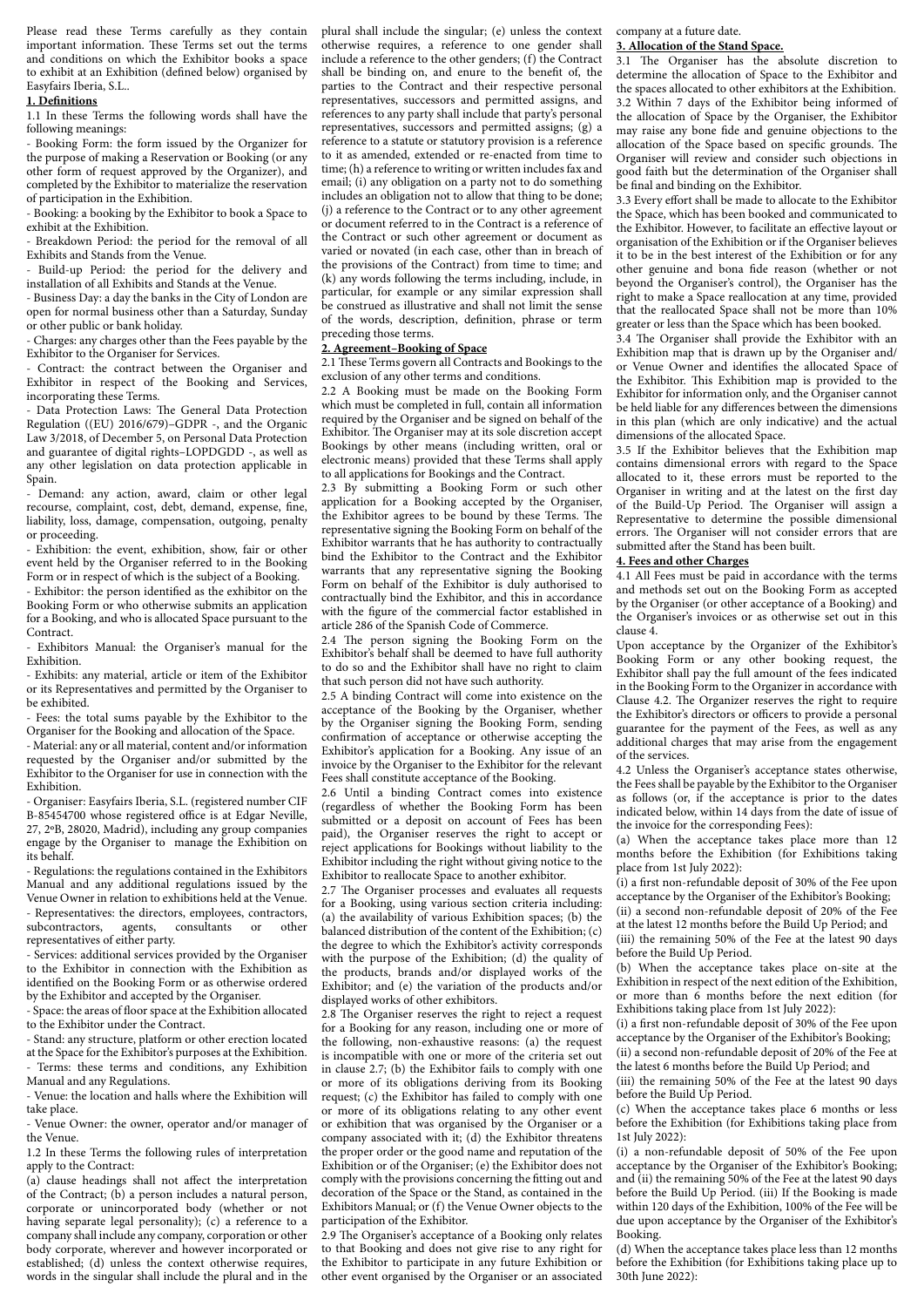(i) a non-refundable deposit of 50% of the Fee upon acceptance by the Organiser of the Exhibitor's Booking; and (ii) the remaining 50% of the Fee at the latest 90 days before the Build Up Period. (iii) If the Booking is made within 120 days of the Exhibition, 100% of the Fee will be due upon acceptance by the Organiser of the Exhibitor's Booking.

4.3 Charges for Services ordered by the Exhibitor shall be invoiced separately by the Organiser.

4.4 All invoices submitted by the Organiser for Fees or Charges are payable within 14 days of the date of the invoice. If the order is made within 30 days of the Build Up Period, invoices are payable immediately.

4.5 The Fee and Charges shall be payable without discount, deduction, withholding or set-off and are stated exclusive of VAT which (if and to the extent applicable) shall be payable at the prevailing rate.

4.6 Unless otherwise agreed with the Organiser, all invoices submitted by the Organiser are payable in the currency stated in the invoice and in cleared funds by a transfer to the Organiser's nominated bank account as appearing on the Organiser's invoices or Booking Form. The Organiser reserves the right to issue electronic invoices and the Exhibitor agrees to accept electronic invoicing.

4.7 If the Exhibitor fails to meet any payment obligations under this clause 4 (whether as to the amounts or date of payment), then without prejudice to the Organiser's other rights and remedies, the Organiser may exercise any of the following rights:

(a) the Organiser reserves the right and shall be entitled to cancel the Contract, to refuse the Exhibitor access to the Exhibition and to resell or reallocate the Space allocated to the Exhibitor and the provisions of clause 5 below relating to cancellation charges shall apply. Any such cancellation, refusal, resale or reallocation by the Organiser shall not affect the Organiser's right to demand any and all amounts that are payable by the Exhibitor under the terms of the Contract;

(b) the Organizer may charge interest for late payment in accordance with the provisions of Article 7.2 of Law 3/2004, of December 29, 2004, which establishes measures to combat late payment in commercial transactions. Such interest shall accrue on a daily basis from the date on which payment is delayed until the date on which the Organizer receives payment of the full amount due together with the accrued interest;

(c) the Organiser shall be entitled to suspend Services;

(d) the Organiser shall be entitled to recover from the Exhibitor all costs of collection and recovery of Fees and Charges; and/or

(e) the Organiser shall be entitled on demand to accelerate the obligation to pay all Fees and Charges payable under the Contract, including Fees and Charges which under the original terms of the Contract fall due for payment at a later date.

4.8 Any dispute by the Exhibitor concerning an invoice must be made within 7 days following the invoice date. Any such dispute shall not under any circumstances give the Exhibitor the right to suspend any other payment obligation or any other obligation of the Exhibitor under the Contract.

4.9 Notwithstanding any other provision of these Terms, the Exhibitor shall not be allowed to participate within the Exhibition unless it has paid to the Organiser the total amount of all sums owed under the Contract, in cleared funds at least one week in advance of the start date for the Build Up Period.

4.10 In the event that the Exhibition is interrupted or prematurely ended due to circumstances beyond the Organiser's control, it is acknowledged and agreed by the parties that the Organiser shall have no liability to the Exhibitor whatsoever in connection with such interruption or premature ending including any liability to refund or repay (partial or otherwise) any Fees or Charges or to make payment or reimbursement of any Demand suffered or incurred by the Exhibitor or to make payment of any other compensation or Demand suffered or incurred by the Exhibitor as a result of or in connection with such interruption or premature ending.

# **5. Cancellation or Reduction of Space.**

5.1 A Booking application accepted by the Organiser cannot be unilaterally withdrawn or changed by the Exhibitor. Any unilateral withdrawal or change by an Exhibitor of its Booking or any other application and any request made by an Exhibitor to reduce the Space allocated to it shall be considered and treated as a request for a cancellation of the Booking or a request for cancellation of part of the Space.

5.2 The Exhibitor recognises that participation in the Exhibition by each exhibitor is an essential prerequisite for the success thereof. As of the acceptance of the Booking application, the Exhibition will be organised and planned taking into account the Exhibitor's participation. Any change by the Exhibitor in its participation in the Exhibition will have a significant impact on the organisation and planning of the Exhibition, depending on the proximity to the opening of the Exhibition.

5.3 Subject to the conditions set out below in clause 5.4, the Exhibitor is at all times free to cancel its participation in the Exhibition, and/or to reduce the floor space initially requested and to change the type of Stand chosen. The Exhibitor may apply by notice in writing to the Organiser at any time prior to the Exhibition to cancel the Booking (Cancellation Notice) or to reduce the Space (Reduction Notice). Any Cancellation Notice or Reduction Notice must be sent by recorded delivery post or email to the Organiser with reasons for such cancellation or reduction. The Organiser, in its sole discretion, can either accept or reject the Cancellation Notice or Reduction Notice. If the Organiser accepts the Cancellation Notice, the Booking and Contract shall be deemed cancelled. If the Organiser accepts the Reduction Notice, the booking of Space, which forms the subject of the Reduction Notice, shall be deemed to be cancelled. The date of cancellation shall be the date the Organiser notifies the Exhibitor that it accepts the Cancellation Notice or Reduction Notice or the date the Organiser cancels the Contract pursuant to clause 4.7(a) (Cancellation Date).

5.4 If the Booking is cancelled, whether unilaterally or by acceptance by the Organiser, and regardless of the Cancellation Date, the Exhibitor shall be liable to pay the Organiser cancellation fees as follows, without discount or rebate:

(a) where cancellation is notified six months or more before the Build Up Period, a cancellation fee equal to 50 % of the total Fees and Charges is due;

(b) where cancellation is notified between six months and three months before the Build Up Period, a cancellation fee equal to 75 % of the total Fees and Charges is due;

(c) where cancellation is notified between three months and thirty days before the Build Up Period, a cancellation fee equal to the total Fees and Charges is due;

(d) where cancellation is notified less than thirty days before the Build Up Period or after the Build Up Period, a cancellation fee equal to the total Fees and Charges is due and, where appropriate, the amount of any other invoices payable by the Exhibitor to the Organiser, increased by  $\epsilon$ 1,000 by way of compensation for the additional damages and prejudice the Organiser will sustain as a result of the lateness of the cancellation. No-shows without prior notice of cancellation from participation in the Exhibition shall be treated as cancellation under this clause 5.4(d).

5.5 If the Space is reduced, whether unilaterally or by acceptance by the Organiser, no cancellation fee shall be due in respect of the reduction of Space and the Exhibitor shall remain liable for the full Fee provided that the Organiser may, it its absolute discretion, agree a reduction of the Fee to respect of the reduction in Space. 5.6 The Exhibitor acknowledges and accepts that the cancellation fees set out in this clause 5 represents reasonable compensation for, and a genuine pre-estimate of, the costs and other losses incurred by the Organiser as a result of the cancellation and that such fees do not represent a penalty.

5.7 The Exhibitor acknowledges and accepts that if it does not actually occupy the Space, the Organiser shall be entitled to allocate the Space to another exhibitor or to place on the Space allocated to the Exhibitor the following announcement: "This stand was reserved for [Exhibitor's name] under the terms of an application dated [date]".

5.8 If the Organiser accepts a Cancellation Notice or Reduction Notice or if the Organiser terminates the Contract for whatever other reason, the Organiser shall have the absolute discretion (but without prejudice to any other right or remedy available to the Organiser and without being under any liability to refund or reduce any cancellation fee or other payments due under these Terms) to reallocate or resell the Space allocated to the Exhibitor which has been cancelled.

### **6. Occupation of Space, Construction of Stands and Exhibits**

#### 6.1 The Exhibitor shall:

(a) occupy the Space allocated to it by the show opening time on the first day of the Exhibition and for the whole duration of the opening hours of the Exhibition. If the Exhibitor fails to do so it shall be deemed to have cancelled its Booking and the Organiser shall be entitled to resell or reallocate such Space and cancellation fees set out in clause 5 shall apply;

(b) not sub-let, share or part with occupation of the Space

or any part of it without the Organiser's prior written consent;

(c) occupy the Space as the Organiser's licensee. The Exhibitor shall not obtain any right of exclusive possession or occupation of or any proprietary interest in the Space or the Venue;

(d) appoint a representative who is responsible for the Stand as at the time it is made available and for the duration of the Exhibition and shall ensure that at least one representative of the Exhibitor is present at and in attendance on the Stand at all times during the opening hours of the Exhibition;

(e) occupy the Space and Stand, complete all necessary fitting works and ensure the Stand is appropriately dressed and maintained and that all Exhibits are in position no later than end of the Build Up Period;

(f) keep the Stand appropriately dressed and maintained and all Exhibits open to view and the Stand adequately staffed during the opening hours of the Exhibition and not dismantle the Stand before the end of the Exhibition and start of the Break Down Period;

(g) conduct business and distribute literature and other promotional articles only from the Stand and not from other areas of the Venue;

(h) not sell, give away or distribute not sell, give away or distribute or permit to be sold, given away or otherwise distributed from the Stand or any other part of the Venue, any articles of food, drink or tobacco other than those supplied by the Venue Owner, or its appointed catering contractor, or unless otherwise agreed by the Organiser; and

(i) not do, cause, permit or suffer to be done anything which shall in the opinion of the Organiser constitute a nuisance or which may be an infringement of or contravene any licence held by the Organiser or the Venue Owner, or its appointed catering or other contractor and (without limitation) the Exhibitor shall ensure that sound levels emitted from the Stand shall not exceed those levels which in the opinion of the Organiser would cause disturbance to other exhibitors or which would breach the Regulations of any other laws, bye-laws, rule or regulation.

6.2 Subject to payment of the relevant Charges, the Organiser shall supply and erect Stands (either through the Organiser or an official stand contractor appointed by the Organiser) on behalf of the Exhibitor. The Exhibitor shall be entitled to appoint its Representatives to design, supply, erect and dismantle its own Stand. If the Exhibitor supplies and erects its own Stand it shall ensure that the Stand is erected and ready for use at the Space by the end of the Build Up Period and shall ensure the Stand is dismantled and removed from the Space and Venue by the end of the Break Down Period.

6.3 The Exhibitor shall provide the following information and documentation relating to the Stand (Stand Information) to the Organiser: (a) a detailed dimensional sketch; (b) a detailed fitting-out design; (c) if the Exhibitor will be responsible for the supply and construction of the Stand, the contact information of the Representative appointed by the Exhibitor to supply and/or construct the Stand; and (d) the contact information of other Representatives whose services the Exhibitor proposes to use in connection with the occupation of the Space, the supply or construction of the Stand and the maintenance of the Space and Stand during the Exhibition.

6.4 Full details of any Stand shell scheme provided by the Organiser will be detailed in the Exhibitors Manual. Plans for specially built Stands and/or displays (including Stands not constructed from any such shell scheme) or Stands or displays to be supplied by the Exhibitor must be submitted to the Organiser for approval before construction is ordered.

6.5 The Exhibitor's Stand shall be constructed in accordance with the rules and regulations set out in the Exhibition Manual. The Exhibitor shall comply with all instructions of the Organiser and/or its Representatives in respect of the construction of the Stand, including any comments of the Organiser on the Stand Information submitted by the Exhibitor pursuant to clause 6.3. The Organiser reserves the right to refuse to make the allocated Space available to the Exhibitor and/or require the Stand to be removed, dismantled or changed if the Space is not organised or the Stand in not constructed in accordance with the Stand Information, the Exhibitors Manual or the instructions of the Organiser or if the Space or Stand may interfere with the general organisation of the Exhibition, other exhibitors or visitors or fail to comply with any applicable health or safety regulations.

a. The Exhibitor will be given access to the Venue and Space during the Build-Up Period for the purposes of preparing and fitting the Space, constructing the Stand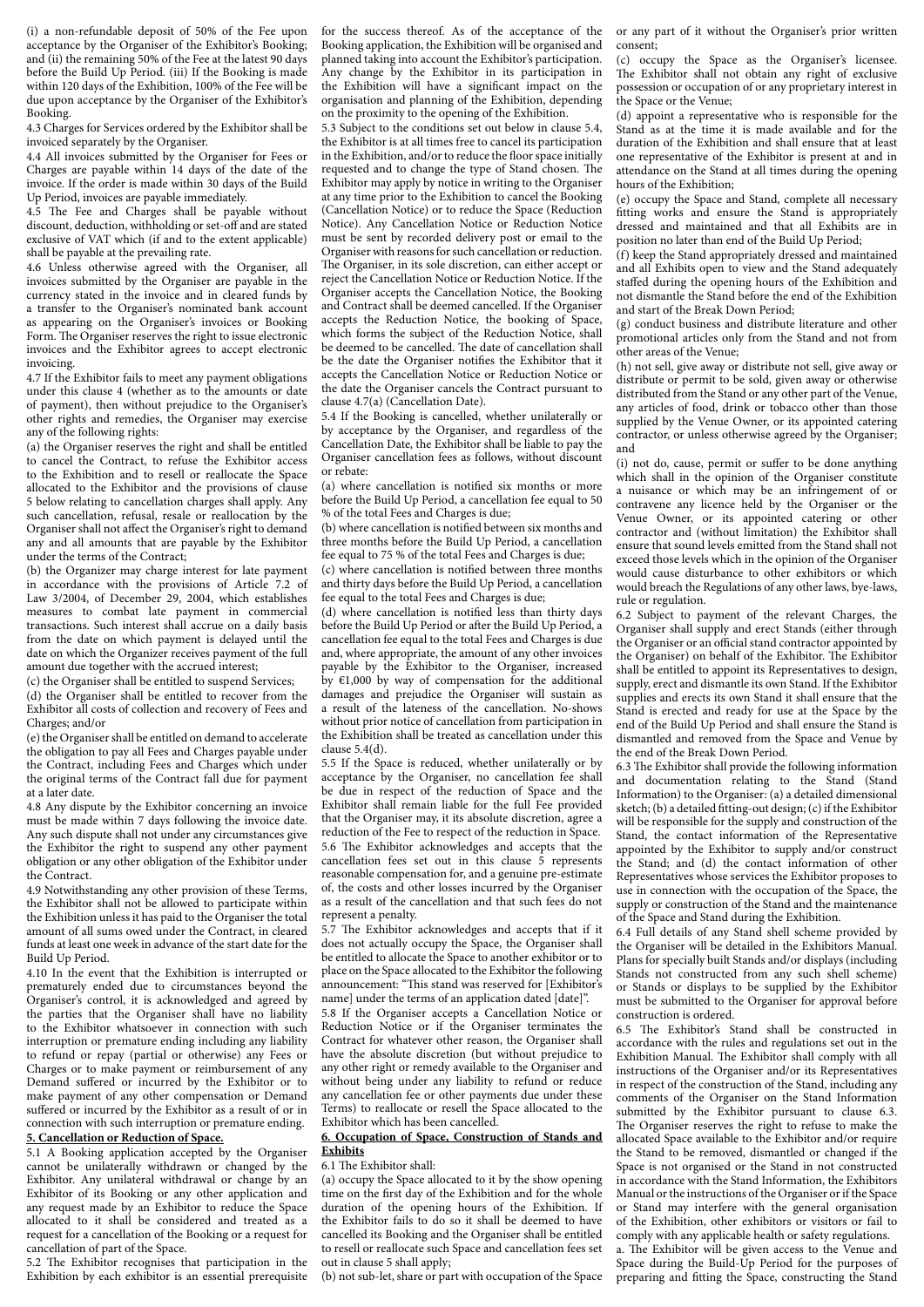and arranging the Exhibits, which must be completed by the end of the Built-Up Period on the day before the opening of the Exhibition. If these activities are not completed within this timescale, the Organiser reserves the right to cancel the Contract immediately on notice without any liability to the Exhibitor and the Exhibitor shall have no right to be refunded any element of the Fees or Charges.

b. If the Organiser is responsible for the supply and construction of the Stand, any errors or defects in the Stand must be notified to the Organiser within 1 day of the later of the construction of the Stand or the first day of the Build-Up Period. In the absence of notification, the Exhibitor shall be deemed to have accepted the Stand and that the Stand is in full compliance with its requirements and proposed activities at the Exhibition and the Organiser's obligations to supply and construct. c. If, in the opinion of the Organiser, the Exhibitor's Stand, Exhibits and/or display extends beyond its

allocated space the Organiser may at its sole discretion charge the Exhibitor for the extra space so occupied at the prevailing rate.

d. The Exhibitor must not erect its Stand and/or Exhibit in a manner which would in the opinion of the Organiser obstruct the light or impede the view along the open spaces or gangways of the Exhibition or occasion inconvenience to or otherwise affect the display of any other exhibitor.

e. Only those items and articles which are, in the Organiser's opinion, within the scope of Exhibition or which the Organiser otherwise deems suitable may be exhibited at the Exhibition. The Organiser has the right to remove from the Stand or Venue at the Exhibitor's risk and expense, any Exhibit, fitting, machinery or other item the Organiser has an objection to or which do not comply with the terms of the Contract, Regulations or the Exhibitors Manual.

f. The location of the Space allocated to the Exhibitor shall be provisional and subject to change prior to the Exhibition. No acceptance by the Organiser of the Exhibitor's Booking Form or allocation of the Exhibitor's name to any particular location or stand number will constitute any agreement, warranty or representation by the Organiser that the Exhibitor is entitled to exhibit at the Exhibition in such particular location or stand number. The Organiser reserves the right without being required to give notice to the Exhibitor to alter the position or layout of the Exhibition, features or catering areas including the layout of any Exhibition floor plan or position of the Space or Stand (and the space or stand allocated to other exhibitors) at any time.

6.5 Should any dispute arise as to the Space allocation, the extent of any extra Space deemed by the Organiser to be occupied by the Exhibitor beyond that allocated or as to the Exhibitor's right to display any Exhibits, the decision of the Organiser shall be final and binding.

6.6 The Organiser and any other person either authorised by the Organiser or having an interest in the premises (including the Venue Owner) shall without notice be entitled to access at all reasonable times, before during and after the Exhibition, the Exhibitor's Space and for this purpose the Organiser or any such person shall be entitled to use such reasonable force as may be necessary without incurring any liability whatsoever to the Exhibitor.

# **7. Exhibitor's General Obligations**

### The Exhibitor shall:

7.1 co-operate with the Organiser in all matters relating to the Exhibition and the Exhibitor's participation or attendance at the Exhibition;

7.2 provide the Organiser with such information and materials (including Material) as the Organiser may reasonably require or request in connection with the Exhibition and the Exhibitor's participation or attendance at the Exhibition, and ensure that such information is true, complete and accurate in all material respects;

7.3 provide the Organiser and Representatives with access to the Exhibitor's Representatives and as reasonably required by the Organiser;

7.4 obtain and maintain all necessary licences, permissions and consents which may be required to enable the Exhibitor to particulate at or attend the Exhibition; and

7.5 comply with all applicable laws and other bye laws, requirements, rules and regulations, as well as any additional obligations as set out in the Exhibitors Manual. **8. Exhibitors Manual**

8.1 After receipt of the Fee and prior to the start of the Exhibition, the Organiser shall provide the Exhibitor with a copy of the Exhibitors Manual.

8.2 The Exhibitors Manual will contain, inter alia, specific

rules, regulations and requirements in connection with the Exhibition (including manner and conduct of the Exhibition, the Exhibitor's attendance at the Exhibition, erection of Stands, the provision of associated services and installations and approved contractors and the Venue).

8.3 The Exhibitor shall and shall procure that its Representatives comply with the terms of the Exhibitors Manual.

#### **9. Material**

9.1 The Exhibitor shall supply the Material required by the Organiser for marketing, promotion or other media purposes relating to the Exhibition. The Exhibitor is responsible for creating, obtaining any necessary clearance or permission and supplying the Material to the Organiser without the request of the Organiser, prior to the copy date notified to the Exhibitor. Failure to do so may result in existing Material in the possession of the Organiser being used or repeated or the Material being omitted from promotional or marketing material, at the Organiser's sole discretion.

9.2 The Exhibitor grants the Organiser a non-exclusive, royalty free, licence to reproduce, transmit, exhibit, distribute and use (and have reproduced, exhibited, distributed or used) the Exhibitor's name and Material (submitted by the Exhibitor) in relation to (whether before, during or after) the Exhibition. The Exhibitor warrants to the Organiser that:

(a) the Exhibitor is the sole author and legal and beneficial owner of the Material and/or that the Exhibitor has all necessary rights, consents and licences required to use, amend edit, adapt and/or publish the Material for the purpose of the Exhibition; and

(b) the Organiser's use, reproduction, distribution or transmission of the Material will not infringe any applicable law or the rights (including intellectual property rights) of any person.

9.3 The Exhibitor shall ensure all Material is true, accurate and correct and is not offensive, abusive, indecent, defamatory, obscene or otherwise inappropriate for use by the Organiser.

9.4 The Organiser will make every effort to avoid errors, but will not be liable for any errors in the preparation of marketing material issued in connection with the Exhibition.

9.5 The Organiser will not be liable for any Demand in connection with any Material and other property of the Exhibitor whilst under the Organiser's possession or control. The Organiser reserves the right to destroy, without notice, all Material and/or other property of the Exhibitor which has been in its custody for six months from the date of its last use.

9.6 The Exhibitor will agree the content of any presentations at the Exhibition with the Organiser, within the deadlines determined by the Organiser. The Organiser retains ultimate editorial control over such presentations and the Exhibition.

9.7 Without prejudice to any other provision of these Terms, the Exhibitor guarantees in particular that the photos, illustrations, other graphic works and/or texts that it makes available to the Organiser for inclusion in the Exhibition guide, catalogue or applicable website, or that are communicated to the press, are free of all third party rights, so that the Organiser can use, reprint, manage or exploit them in any manner whatsoever, without restriction and without infringement of third party rights. Should this not be the case, the Exhibitor undertakes to secure all rights and consequently pay any compensation that may be owed in connection with the use of such photos, illustrations, other graphic works and/or texts made available to the Organiser and to indemnify the Organiser for any Demand incurred or suffered by the Organiser due to breach of this clause and/or infringement of intellectual property rights of any third party. If a third party should object to the use of such photos, illustrations, other graphic works and/or texts, the Exhibitor must immediately inform the Organiser thereof in writing. The Organiser reserves the right to remove or delete any infringing photos, illustrations, other graphic works and/or texts at its absolute discretion without liability to Exhibitor.

### **10. Exhibitor's Representative and Passes**

10.1 The Exhibitor must supply to the Organiser the name of at least one person to be its Representatives in connection with the installation, operation and removal of its Exhibits.

10.2 In order to ensure only official access to the Exhibition areas, the Exhibitor and its Representatives will be issued with non-transferable passes. No admission to the Exhibition areas will be allowed unless the pass is presented. The Exhibitor will be required to provide the Organiser at least two weeks before the first day of the Build Up Period with a list detailing the Representatives who will be present on the Stand on the day(s) on which each person is likely to be in attendance.

### **11. Duration and Timetable of Exhibition**

11.1 The time and dates of the Exhibition, including opening hours, Build Up Period and Break Down Period are or will be as stipulated in the Exhibitors Manual or as otherwise confirmed or notified by the Organiser.

11.2 During the opening hours of the Exhibition, the Exhibitor's Representatives must adequately man the Stands with the Exhibits fully set up and not covered up. The Exhibitor must be ready and able to conduct business during such opening hours. Consequently, the Exhibitor shall ensure that at least one Representative of the Exhibitor is present at and in attendance on the Stand at all times during the opening hours of the Exhibition.

11.3 The Exhibitor must maintain its allocation Space, the Stand and the Exhibits in good condition through the period of the Exhibition and ensure the Space, the Stand and the Exhibits are kept tidy and clean at all times. If the Organiser deems it useful or necessary, it can have all cleaning or repair activities performed on the Space allocated to the Exhibitor or the Stand at the Exhibitor's expense.

### **12. Removal of Exhibits and Stand**

12.1 No Stand or Exhibit shall be packed, removed or dismantled prior to the closing of the Exhibition without written permission from the Organiser.

12.2 If the Exhibitor acts in breach of clause 12.1, it shall be liable to the Organiser for all and any Demands suffered by the Organiser in connection with the detraction to the Exhibition and Exhibition's appearance as a result of such breach.

12.3 Each Exhibitor shall dismantle and remove all Exhibits, fittings, articles, materials, rubbish and other items and display materials from the Space and Venue by the specified times during the Breakdown Period and in any event no later than the end of the Breakdown Period (including the Stand if the Exhibitor is responsible for dismantling the Stand) (Exhibitor Property). If the Exhibitor fails to comply this clause, the Organiser reserves the right to dismantle and remove the Exhibitor Property. The dismantling and removal of Exhibitor Property shall be at the Exhibitor's sole risk and expense and the Organiser shall not be liable for any damage or loss to Exhibitor Property. The Exhibitor will be liable for all dismantling, removal, storage and handling charges resulting from its failure to dismantle and/or remove the Exhibitor Property from its allocated Space and the Venue (whether by the specified times or not) and any charges or penalties imposed on the Organiser by the Venue Owner.

12.3 The Exhibitor must surrender any Stand supplied by or on behalf of the Organiser in its original condition. The Exhibitor shall indemnify the Organiser for any and all Demands caused by the Exhibitor, its Representatives or any visitor, to the Stand, Venue or any other property located at the Venue.

# **13. Exhibition Attendance**

13.1 The Exhibitor acknowledges that the Organiser shall not be held responsible for the failure of all or any other contracted exhibitors to attend the Exhibition or the failure of any number of attendees to attend the Exhibition for any reason.

13.2 The name of any exhibitor which may appear on any floor plan or stand number or any statement made by or on behalf of the Organiser that any exhibitor is booked to attend the Exhibition provisionally or otherwise shall not constitute any warranty, representation or undertaking by the Organiser that any such exhibitor shall attend the Exhibition or attend any particular location or space at the Venue. Any Exhibitor's Booking Form or other application for Space or any acceptance thereof by the Organiser shall not be conditional on the presence or location of any other exhibitor at the Exhibition or any other exhibition.

#### **14. Exclusion of Personnel**

The Organiser reserves the right in its absolute discretion to exclude or remove from the Exhibition any person whose presence, in the opinion of the Organiser, is or is likely to be undesirable and the Organiser may exercise such right notwithstanding that any such person is a Representative of the Exhibitor or otherwise in any way connected or associated with the Exhibitor.

### **15. Undesirable Activities**

15.1 If it appears to the Organiser that the Exhibitor may be or is engaged in activities which are deemed to be contrary to the best interests of the Exhibition or which appear unethical or to be in breach of any law or the Regulations, the Organiser may without being under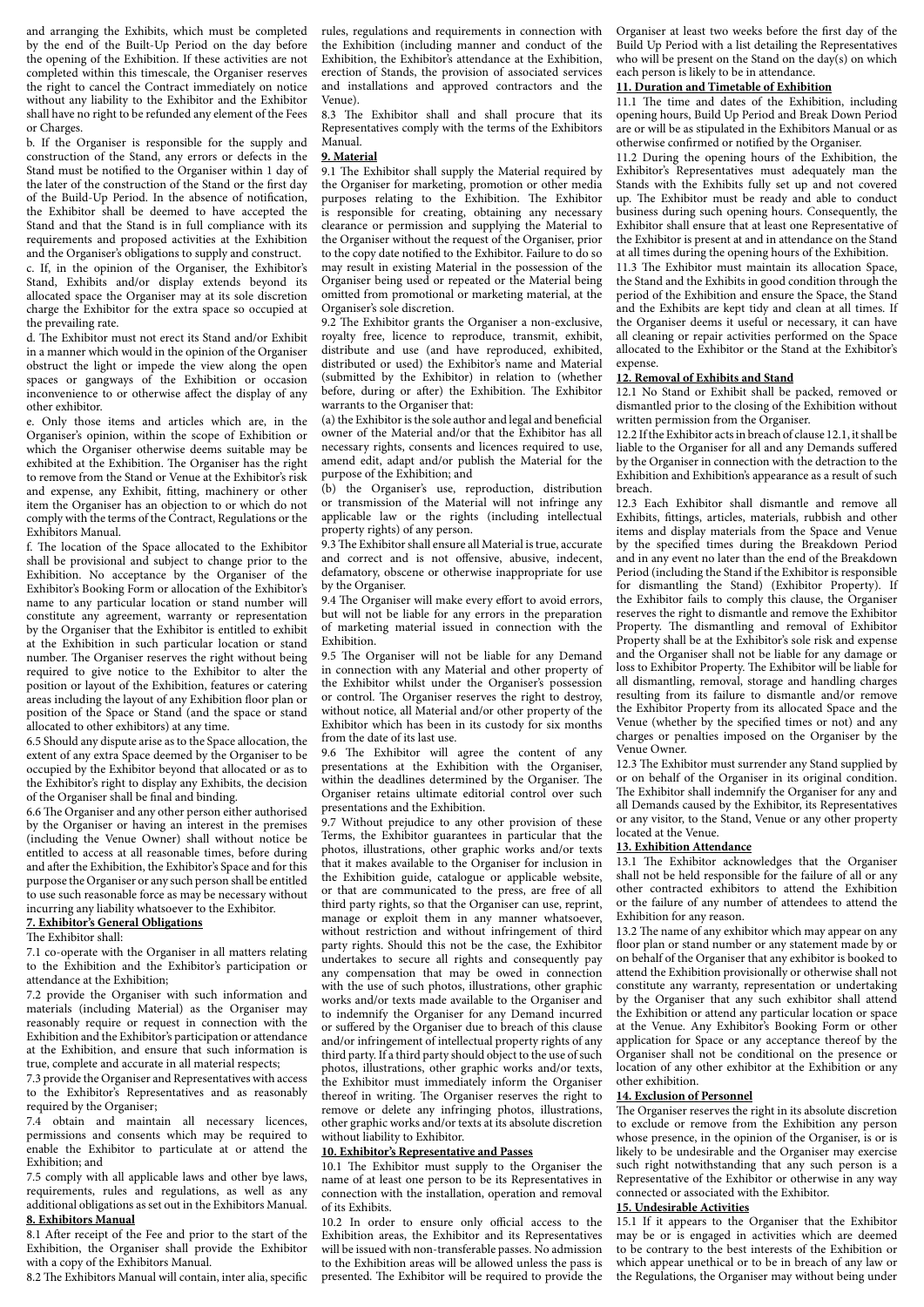any liability to refund or abate any Fees or Charges, immediately cancel any Space allocation which may have been made to the Exhibitor and require it forthwith to vacate the Space allocated to it and refuse the Exhibitor the right to participate further in the Exhibition.

15.2 Canvassing for orders, except by the Exhibitor on its own Stand in the normal course of its business, is strictly prohibited and in any such case the right to expulsion referred to in clause 15.1 above may be exercised by the Exhibitor. The distribution or display by the Exhibitor of printed or other placards, handbills or circulars or other articles except by the Exhibitor on its own display on its Stand is prohibited, except by prior written agreement with the Organiser.

### **16. Fire Precaution**

16.1 All materials used for decorating or covering or forming part of the Stands or displays must be of nonflammable material.

16.2 No explosives, detonating or fulminating compounds or other dangerous materials shall be brought into the Venue or Exhibition by or on behalf of the Exhibitor. No naked flames or smoldering products are allowed within the Exhibition without prior agreement of the fire officer. 16.3 The Exhibitor must comply with all instructions given by the Venue Owner and other relevant authorities to avoid the risk of fire or any other similar risk.

## **17. Compliance with Law and Regulations**

The Exhibitor shall abide by and observe all applicable laws and other bye laws, requirements, rules and regulations imposed by any municipal, local or other competent authorities relating to the Exhibition, Venue and the Exhibitor's attendance at the Exhibition and Venue, and all rules and regulations imposed by the Organiser, the Venue Owner or managers of the Venue including without limitation the Regulations.

## **18. Electric, Plumbing, Lighting and Power**

18.1 The Exhibitor shall use the service contractors appointed by the Organiser to carry out and/or supply all electrical, plumbing, lighting, power and other service supply, installations and/or connections (Utility Services) unless the Organiser otherwise agrees in writing. If the Organiser permits the Exhibitor to use its own service contractors, the Exhibitor shall be responsible for settling all accounts with such service contractor.

18.2 The Fees may include charges for certain Utility Services, as described in, and subject to, the package purchased by the Exhibitor as part of the Booking. All packages for Utility Services are subject to a fair usage policy.

18.3 The Exhibitor shall be responsible for settling all charges for additional Utility Services carried out on and/ or consumed by the Exhibitor's Stand or display (over and above that included in the package purchased as part of the Booking). If the Organiser considers that, in its absolute discretion, the Exhibitor has consumed Utility Services in excess of fair usage, the Exhibitor shall be liable for all charges in connection with such excess use. 18.4 The Exhibitor shall ensure that all Utility Services (over and above that included in the package purchased as part of the Booking or for which the Exhibitor appoints its own service contractor) on its Stand, Space and/or Exhibits comply with any applicable law and other statutory or local regulations or requirements to which the Exhibition or Venue may be subject including the Regulations.

18.5 Any direct light from an electrical device must be screened in such a way as to avoid causing nuisance or discomfort to visitors or other exhibitors.

#### **19. Insurance**

19.1 The Exhibitor is responsible for and is obliged to take out, effect and maintain at its own cost and expense appropriate insurance policies to cover all risks, losses and damages that may arise in connection its participation at the Exhibition and all liabilities that may arise under or in connection Contract including:

(a) all losses, liabilities or damages of any kind that may be caused by any action, omission, default or negligence by the Exhibitor and/or its Representatives and/or any person under the control or instruction of the Exhibitor and/or any holders of participant cards and/or passes issued by the Exhibitor (including losses, liabilities or damages in connection with personal injury, death and damage to or loss of property);

(b) all loss, damage or theft of any Stands, Exhibits, articles, belongings, items, products, materials, machines and/or goods whilst transported to, stored, use or located at the Venue; (c) all liability under clause 22 of these Terms; and (d) postponement, abandonment or cancellation of the Exhibition.

19.2 Without prejudice to the generality of clause 19.1,

the Exhibitor shall take out and maintain the following insurance policies: (a) public liability insurance; (b) product liability insurance; and (c) employers' liability insurance, (together the "Polices"). The Policies shall be with a reputable insurer and provide a limit of indemnity of not less that £5 million per claim or such other limit or limits as may be specified by the Organiser from time to time (including any limit or limits specified in the Exhibitors Manual). The Exhibitor shall provide such evidence of the Policies and payment of the relevant premiums as the Organiser may request. The Organiser reserves the right to exclude the Exhibitor from the Exhibition if satisfactory evidence of the Policies is not provided in advance of the Exhibition.

### **20. Termination and Rights of Suspension**

20.1 Without limiting its other rights or remedies, the Organiser may terminate the Contract with immediate effect by giving written notice to the Exhibitor if:

(a) the Exhibitor commits a breach of any term of the Contract and (if such a breach is remediable) fails to remedy that breach (i) within 7 days of the Exhibitor being notified in writing to do so or (ii) in any event not later than before the first day of the Build-up Period if a 7 day notification and remedy period is no longer possible; (b) the Exhibitor fails to pay any amount due under the Contract on the due date for payment and remains in default (i) not less than 7 days after being notified to make such payment or (ii) in any event not later than before the first day of the Build-up Period if a 7 day notification period for such a payment is no longer possible;

(c) any step or action is taken (by the Exhibitor or any third party) in connection with the Exhibitor becoming bankrupt, having a bankruptcy petition issued or bankruptcy order made against him or it, entering administration, liquidation or any composition or arrangement with its creditors (other than in relation to a solvent restructuring), being wound up (whether voluntarily or by order of the court, unless for the purpose of a solvent restructuring), having a receiver appointed to any of its assets or ceasing to carry on business or, if the step or action is taken in another jurisdiction, in connection with any analogous procedure in the relevant jurisdiction;

(d) the Exhibitor suspends, or threatens to suspend, or ceases or threatens to cease to carry on all or a substantial part of its business; or

(e) the Exhibitor's financial position deteriorates to such an extent that in the Organiser's opinion the Exhibitor's capability to adequately fulfil its obligations under the Contract has been placed in jeopardy.

20.2 Without limiting its other rights or remedies, the Organiser may suspend the Exhibitor's right to attend the Exhibition, provision of the Services by the Organiser under the Contract and/or the performance of the Contract by the Organiser if the Exhibitor becomes subject to any of the events listed in clause 20.1 or the Organiser reasonably believes that the Exhibitor is about to become subject to any of them.

20.3 On termination of the Contract for any reason pursuant to clause 20.1:

(a) the Exhibitor shall immediately pay to the Organiser all of the Organiser's outstanding unpaid invoices and interest and, in respect of Services supplied but for which no invoice has been submitted, the Organiser shall submit an invoice, which shall be payable by the Exhibitor immediately on receipt;

(b) the Organiser shall have the right to resell the Space allocated to the Exhibitor under the Contract;

(c) the termination of the Contract shall be treated as and deemed to be a cancellation of the Contract by the Exhibitor and the Exhibitor shall be liable for cancellation charges pursuant to clause 5 above;

(d) the accrued rights, remedies, obligations and liabilities of the parties as at expiry or termination of the Contract shall be unaffected, including the right to claim damages in respect of any breach of the Contract which existed at or before the date of termination or expiry; and

(e) clauses which expressly or by implication survive termination shall continue in full force and effect. For the avoidance of doubt, clauses 5,19,20,21,22,23, 24,25, 26,28 and 29 shall continue in force after termination of the Contract.

#### **21. Limitation and Exclusion of Organiser's Liability**

21.1 The following provisions of this 21 set out the entire financial liability of the Organiser (including any liability for the acts or omissions of its Representatives) to the Exhibitor in respect of all Demands arising under or in connection with the Contract and Exhibition (including in respect of any indemnities), whether in contract, tort (including negligence), breach of statutory duty, or otherwise.

21.2 All warranties, conditions and other terms implied by statute or law are, to the fullest extent permitted by law, excluded from the Contract.

21.3 Nothing in the Contract shall limit or exclude the Organiser's liability for:

(a) death or personal injury caused by its negligence, or the negligence of its Representatives; (b) fraud or fraudulent misrepresentation; or (c) any liability which cannot be limited or excluded by applicable law.

21.4 Subject to clause 21.3, the Organiser shall not be liable to the Exhibitor, whether in contract, tort (including negligence), for breach of statutory duty, or otherwise, arising under or in connection with the Contract or Exhibition for (whether direct or indirect): (a) loss of profits or revenue; (b) loss of sales or business; (c) loss of agreements or contracts; (d) loss of anticipated savings or opportunity; (e) loss of use or corruption of software, data or information; (f) loss of or damage to goodwill or reputation; (g) additional operational or administrative costs and expenses;(h) any other financial or economic loss; or (i) any indirect or consequential loss or damage.

21.5 Subject to clause 21.3, the Organiser's total liability to the Exhibitor, whether in contract, tort (including negligence), breach of statutory duty, or otherwise, arising under or in connection with the Contract and Exhibition shall be limited to 100% of the total Fees and Charges paid under the Contract.

21.6 The Organiser shall organise and promote the Exhibition in such manner as it considers appropriate and reserves the right at any time to amend or vary the manner or methods of such organisation and promotion, notwithstanding any previous statements as to strategy, manner or methods of such organisation or promotion. Such statements (including any statements of audience projections or timing of promotion) shall constitute only general indications of the Organiser's promotion and organising strategy and shall not constitute any representation or warranty.

21.7 Notwithstanding the generality of clause 21.6, any information given by the Organiser about the Exhibition will be accurate to the best of the Organiser's knowledge but shall not constitute any warranty or representation by the Organiser and therefore any mistake or omission will not entitle the Exhibitor to cancel the Contract or the Booking.

21.8 The Organiser will use all reasonable endeavours to ensure that the supply of services provided for and in connection with the Exhibition (further details to be provided in the Exhibitor Manual) but shall not incur any liability to the Exhibitor if any service fails or is not available for any reason. The Exhibitor agrees that the Organiser and all persons, bodies or authorities whose rules or regulations impact upon the Exhibition in any way and those authorised by any of them have the right at any time to enter the Venue and execute works, repairs and for other purposes. No compensation will be payable to the Exhibitor for any Demands or inconvenience so caused.

21.9 Subject to clause 21.3, the Organiser and its Representatives shall not be liable for, and the Exhibitor hereby waives all claims against the Organiser or its Representatives for any loss, theft, damage or injury to property suffered by the Exhibitor or its Representatives, nor for any acts by third parties that may prejudice the Exhibitor in the use of its Stand or Space. This exclusion of liability on the part of the Organiser also applies to any and all loss or damage that may occur to the Stand or to any of its parts, to Exhibits or goods/property exhibited or to be exhibited on the Stand or to other goods/property placed on the Stand or in the Venue or in associated areas by or on behalf of the Exhibitor or its Representatives. All such Exhibits, property or goods, including their packaging shall be for the account and risk of the Exhibitor. The Organiser accepts no responsibility for insuring such Exhibits, property or goods.

21.10 The Organiser and its Representatives shall not be liable for any Demands of any kind that occur as a result of or in connection with the malfunction or inadequate functioning of the technical installations of the Venue or from any other defects of the Venue or the associated areas or any malfunction or inadequate function of the Utility Services .

21.11 All Exhibits, goods, property, fittings, articles and all other items brought into the Exhibition by the Exhibitor or its Representatives or other invitees of the Exhibitor shall be the sole responsibility of and at the sole risk of the Exhibitor. The Organiser shall not be responsible for any loss or damage to such Exhibits, good, property, fittings, articles and items however caused.

21.12 If any third party makes a claim against the Exhibitor for personal injury or damage to property occurring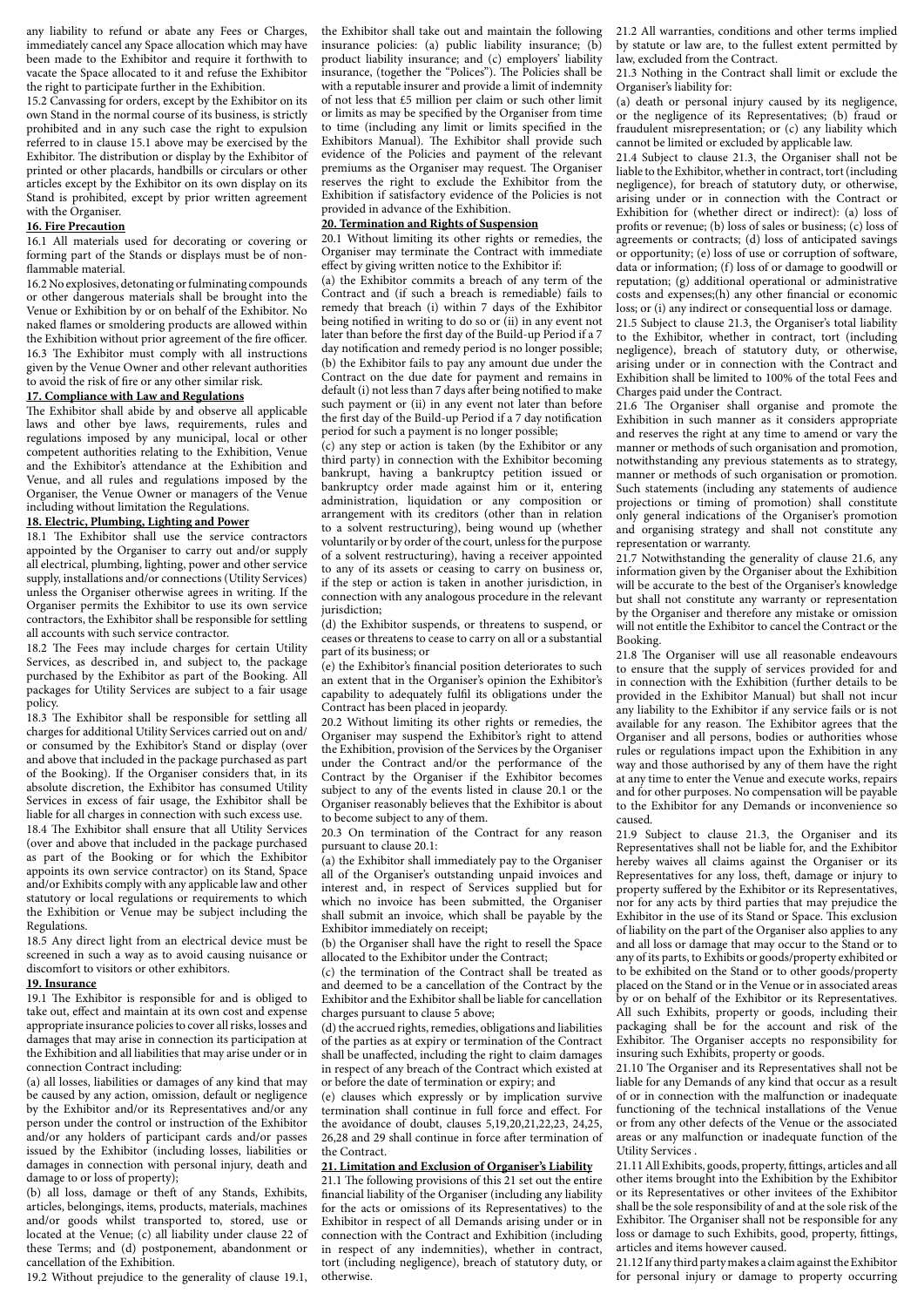at the Venue during the period of the Exhibition, and such claim relates to the negligence or default of the Organiser or its Representatives, the Exhibitor shall: (a) make no admission and take no action in respect of such claims unless with the Organiser's consent; (b) provide the Organiser with the right to control the defence and settlement of such claims together with providing all reasonable co-operation, information and assistance with such defence or settlement as requested by the Organiser; and (c) if applicable, inform the police as soon as possible and obtaining a crime reference number in the event of a suspected crime occurring.

# **22. Exhibitor's liability for loss and damage and Indemnity**

22.1 The Exhibitor is responsible for all Demands for personal injury and loss of or damage to property including, but not limited to, damage to the Venue (including fixtures and fittings), loss or damage to other exhibitors or Exhibition visitors' property caused by or arising from the erection and dismantling of the Exhibitor's Stand (where the Exhibitor is responsible for the erection and dismantling of the Stand) and anything permitted, omitted or done thereon or therefrom or at the Venue during the period of the Exhibition or the Build-Up Period and Breakdown Period, caused directly or indirectly by the Exhibitor or any of its Representatives or any stand sharer, licensee or invitee of the Exhibitor or the act, omission, default or neglect of the Exhibitor or by any such person or by any Exhibit, machinery or other article, good, property or item belonging to, or in the possession of, or used by, the Exhibitor or any such person. The Exhibitor will indemnify the Organiser in respect of each and any Demand (including legal costs and disbursements) suffered or incurred by the Organiser, in respect thereof.

22.2 Without prejudice to the generality of clause 22.1, the Exhibitor shall fully and effectually indemnify and keep indemnified the Organiser against all and any Demands whatsoever made against or incurred or suffered by the Organiser or its Representatives, directly or indirectly, as a result of, relating to, arising from or in connection with: (a) any breach by the Exhibitor of the terms of the Contract;

(b) the participation in the Exhibition of the Exhibitor and/or its Representatives, including any act, omission, negligence or default of the Exhibitor or its Representatives in connection with the Exhibition;

(c) any claim made by a Representative appointed by the Organiser as a result of a failure on the part of the Exhibitor or its Representatives to perform in any way any contract entered into by the Exhibitor or its Representatives with such Representative appointed by the Organiser;

(d) any claim that the Organiser's use of property, materials or content provided by the Exhibitor or its Representatives (including Material) infringes the rights (including intellectual property rights) of any person;

(e) any liability to or claim by a third party (including the Representatives or invitees of the Exhibitor) arising from any default or negligence of the Exhibitor or its Representatives or any breach of the terms of the Contract by the Exhibitor or its Representatives;

(f) any injury, loss or damage arising in connection with the erection, use and dismantling of the Stand (where the Exhibitor is responsible for the erection and dismantling of the Stand) and anything done on or from the Stand caused directly or indirectly by the Exhibitor or its Representatives or invitee of the Exhibitor or visitor to the Stand or by any Exhibit, fittings, good, property machinery or other item belonging to or introduced by the Exhibitor, its Representatives or any such person;

(g) any loss or damage to the Venue or property owned by a third party which is located, stored or present at the Venue caused, directly or indirectly, by any act, omission, negligence or default of the Exhibitor or its Representatives or any invitee or visitor of the Exhibitor; and/or

(h) any claim by an Exhibitor contact that its or his data and contact details are being used or processed by the Organiser in accordance with clause 26 without the requisite consent, permission, authority or lawful grounds.

### **23. Cancellations or Change of Location or Date of Exhibition**

23.1 Subject to clause 21, if the organisation of the Exhibition were to be hampered or restricted because of unforeseeable circumstances beyond the will or reasonable control of the Organiser (other than by reason of force majeure) to the extent that the Exhibition cannot take place at the planned Venue or on the planned dates, (by way of example only, where the Venue becomes unfit or unavailable for occupancy or it becomes impossible or impractical or unprofitable to hold the Exhibition at the planned venue or on the planned dates), the Organiser shall be entitled in its absolute discretion to cancel, relocate or change the date of all or any part of the Exhibition or reduce the planned duration of the Exhibition (including the period of preparation, display and/or dismantling of the Exhibition).

23.2 Subject to clause 23.3, if clause 23.1 applies, it is acknowledged and agreed by the parties that the Organiser shall have no liability to the Exhibitor whatsoever in connection with such cancellation, relocation or change, including any liability to refund any Fees or Charges or to make payment or reimbursement of any Demand suffered or incurred by the Exhibitor or to make payment of any other compensation or Demand suffered or incurred by the Exhibitor as a result of or in connection with such cancellation, relocation or change. 23.3 Subject to clauses 23.5 and 23.6, if the Exhibition (being the original Exhibition) is relocated or rescheduled pursuant to clause 23.1:

(a) All Fees and Charges for the original Exhibition will remain due and payable in accordance with clause 4;

(b) the Contract for the original Exhibition shall be automatically amended and take effect as a contract between the Organiser and Exhibitor in respect of a Booking and Services in respect of the relocated or rescheduled Exhibition; and

(c) All invoices issued in respect of the original Exhibition shall be treated as advance invoices in respect of the relocated or rescheduled Exhibition and the Fees and Charges paid or payable for the original Exhibition shall be treated as advance payments and offset against such advance invoices in respect of the relocated or rescheduled Exhibition.

23.4 Notwithstanding clause 23.2 and clause 23.3, if clause 23.1 applies, the Organiser reserves the right to refund Fees and/or Charges to the Exhibitor and other exhibitors. Any refund of Fees and/or Charges to the Exhibitor and other exhibitors shall be at the absolute discretion of the Organiser, as a gesture of goodwill only, without being under any obligation (contractual or otherwise) to pay any such refund. Any refund of Fees, if given, shall be a pro rata share of the total amount of all fees received by the Organiser from all exhibitors due at the Exhibition as the Organiser, in its absolute discretion, determines as being reasonable after deducting:

(a) all costs, expenses and liabilities paid or incurred by the Organiser in connection with the Exhibition; (b) a reserve for future Demands in connection with the Exhibition; and (c) such amount as constitutes reasonable compensation for the Organiser for services performed to date,(together the "Exhibition Costs"). The Organiser, in its absolute and sole discretion, has the right to determine the Exhibition Costs and the Exhibitor shall not be entitled to review or audit any of the Organiser's financial records. In no case shall the amount of any refund to the Exhibitor exceed the amount of Fees paid by the Exhibitor.

23.5 Any change determined by the Organiser of the location of the Exhibition within a range of 70 km of the original location shall not give the Exhibitor any right of cancellation of its participation at the relocated Exhibition and in these circumstances the provisions of clause 23.3 shall apply. If such change of the location is more than 70 km of the original location, the Exhibitor shall be entitled to cancel its participation at the relocated Exhibition within 10 Business Days following the date of notification by the Organiser of the change, in which case the cancellation fees in clause 5.4 shall apply. If the Exhibitor fails to notify the Organiser within this period, the Exhibitor shall be deemed to have accepted the change of location of the Exhibition.

23.6 Any change determined by the Organiser of the date of the Exhibition within a 60 day period before or after the original date of the Exhibition shall not give the Exhibitor any right of cancellation of its participation at the rescheduled Exhibition and in these circumstances the provisions of clause 23.3 shall apply. If such change of the date is a date longer than a 60-day period before or after the original date, the Exhibitor shall be entitled to cancel its participation at the rescheduled Exhibition within 10 Business Days following the date of notification by the Organiser of the change, in which case the cancellation fees in clause 5.4 shall apply. If the Exhibitor fails to notify the Organiser within this period, the Exhibitor shall be deemed to have accepted the change of date of the Exhibition.

23.7 If the Organiser decides not to organise the Exhibition (or any part thereof) for any reason whatsoever (including commercial reasons), and such decision is not connected or due to a force majeure reason or reason described in clause 23.1, the Exhibitor shall only be entitled to a refund of the Fees paid to the Organiser, it being acknowledged and agreed that the Organiser shall have no further liability to the Exhibitor and the Exhibitor is not entitled to compensation or claim for any other Demand against the Organiser and that the refund of such Fees shall be the Exhibitor's sole and exclusive remedy for such cancellation of the Exhibition.

### **24. Force Majeure**

24.1 The Organiser shall not be in breach of this Contract nor liable for delay in performing, or failure to perform, any of its obligations under this Contract if such delay or failure result from force majeure i.e. any unforeseeable and unavoidable events, circumstances or causes beyond its reasonable control constituting an insurmountable obstacle that prevents the Organiser from fulfilling its obligations under the Contract. In addition, due to force majeure, the Organiser shall be entitled to cancel, delay, or postpone the Exhibition.

24.2 Without prejudice of the generality of clause 24.1, and for the avoidance of doubt, in the case of force majeure affecting the Organiser's ability to perform the Contract, the Organiser shall be entitled to suspend the performance of the Contract with the Exhibitor for the duration of the force majeure or to terminate the Contract completely or partially at any time with immediate effect, it being understood that the Organiser shall not be under any obligation to compensate the Exhibitor in connection with such suspension or termination and that the force majeure shall not affect the Exhibitor's payment obligation.

24.3 Subject to clause 24.4, if the Exhibition is cancelled, delayed, postponed, interrupted or shortened by force majeure, the Organiser shall under no circumstances be held liable, it being acknowledged and agreed by the parties that the Organiser shall have no liability to the Exhibitor whatsoever in connection with such cancellation, delay, postponement, interruption or shortening of the Exhibition, including any liability to refund any Fees or Charges or to make payment or reimbursement of any Demand suffered or incurred by the Exhibitor or make payment of any other compensation or Demand suffered by the Exhibitor, as a result of or in connection with such cancellation, postponement, delay, interruption or shortening of the Exhibition. In this regard, the Exhibition shall be held exclusively at the risk of the Exhibitor and other exhibitors.

24.4 If the Exhibition is cancelled, delayed or postponed by force majeure:

(a) All Fees and Charges for the cancelled, delayed or postponed Exhibition will remain due and payable in accordance with clause 4; (b) the Contract for the cancelled, delayed or postponed Exhibition shall be automatically amended and take effect as a contract between the Organiser and Exhibitor in respect of a Booking and Services in respect of the next edition of the Exhibition (Next Edition); and (c) All invoices issued in respect of the cancelled, delayed or postponed Exhibition shall be treated as advance invoices in respect of the Next Edition and the Fees and Charges paid or payable for the cancelled, delayed or postponed Exhibition will treated as advance payments and offset against such advance invoices in respect of the Next Edition.

24.5 In the event of any event of force majeure which does not result in the cancellation, delay or postponement of the Event, but which prevents the Exhibitor from traveling to and attending the Event (for example, where a general travel ban or restrictions imposed by the authorities, inter alia, in response to a pandemic or epidemic, affect the city or region in which the Exhibitor is based), the provisions of clause 24.4 shall apply mutatis mutandis.

1. That is, as long as the Exhibitor is unable to travel to and attend the Event as a result of having complied with the specific conditions imposed by the authorities, the Exhibitor will not be able to invoke force majeure neither will be able to benefit from this clause, and all additional fees and charges paid or payable in respect of the Event shall remain due and payable in respect of the Event and the Contract shall continue in full force and effect and clause 24.4 shall not apply.

24.6 Force majeure shall include the following events, circumstances or causes: act of God, fire, war, natural disasters, riots, acts of terrorism, government action, order or regulation, legal enactment, industrial action, trade dispute, any decisions or actions concerning the Venue taken by the Venue Owner, pandemic, epidemic, government instructions or measures (such as a lockdown or ban or restrictions on attending events etc.), health and safety measures, decisions by the Venue Owner that add considerable cost/expense to the use of the Venue